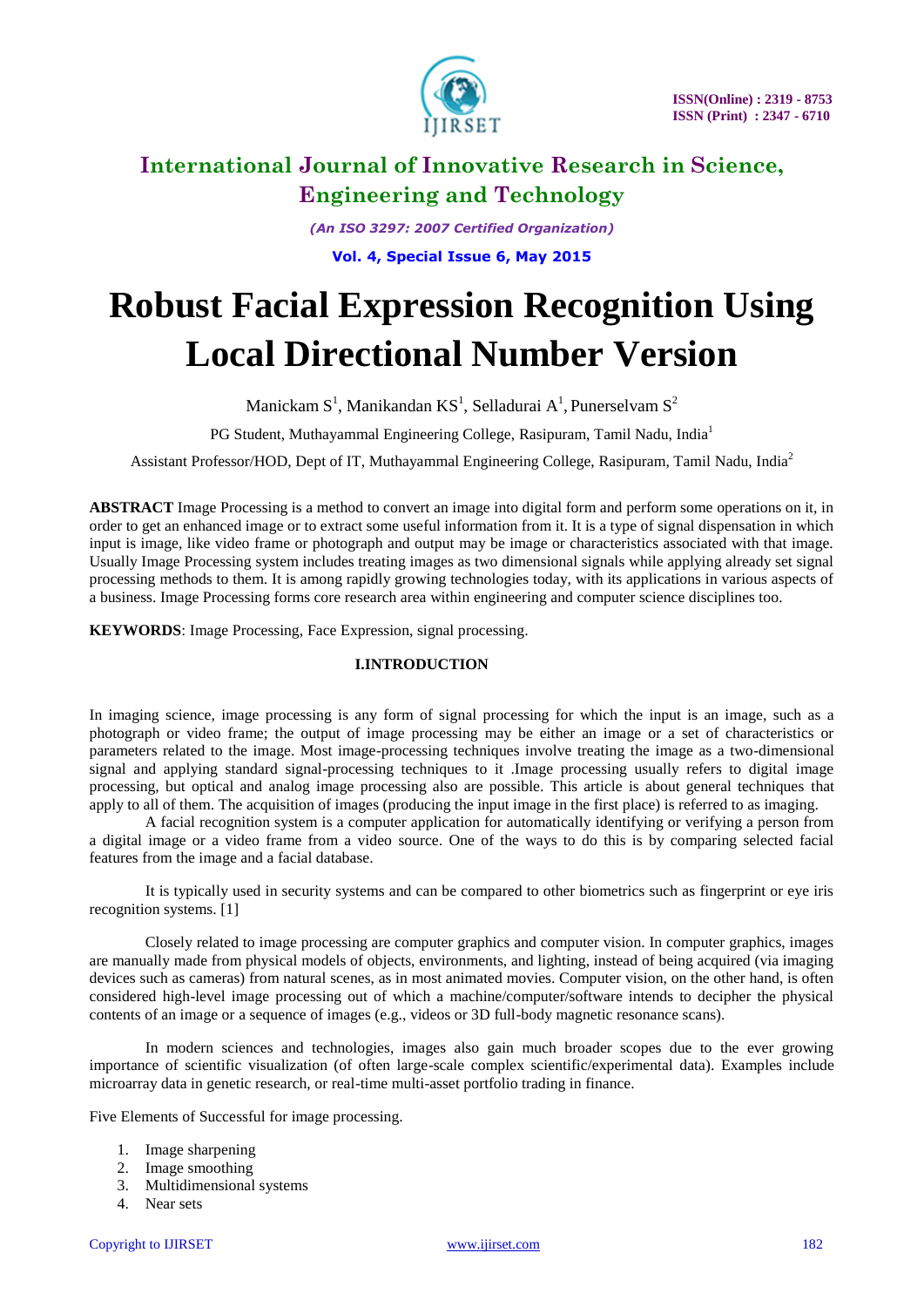

*(An ISO 3297: 2007 Certified Organization)*

**Vol. 4, Special Issue 6, May 2015**

5. Photo manipulation

#### **II.ONLINE FACIAL EXPRESSION RECOGNITION BASED ON PERSONALIZED GALLERIES**

The Dynamic Carpooling is more complicated than long-term/daily many-to-one or one-to-many car pooling problems. IN FACE analysis, a key issue is the descriptor of the face appearance [2].An efficient plan for the Dynamic Carpooling may require matching participant groups to a car on a semi common route or assigning a participant group to different cars on different days. It is very difficult to simultaneously and optimally determine every participant group's role (driver group or passenger group), driver group schedules, and passenger group deliveries, as well as to suitably match several participant groups in a car while still keeping in mind fairness considerations. This process involves complicated movements of driver groups (or vehicles) and passenger groups in both time and space, with consideration of driver/passenger travelling costs.

Based on the car owner needs the user able to notify others regarding his/her drive to particular route and that can be accompanied by the one who need to go on that way which enables the dynamic car share concepts and it is really worth than static car share which is tabulated already for a certain period.[3]

#### **III.FACIAL EXPRESSION RECOGNITION IN IMAGE SEQUENCES USING GEOMETRIC DEFORMATION FEATURES AND SUPPORT VECTOR MACHINES**

Two novel methods for facial expression recognition in facial image sequences are presented. The user has to manually place some of grid nodes to face landmarks depicted at the first frame of the image sequence under examination. The grid-tracking and deformation system used, based on deformable models, tracks the grid in consecutive video frames over time, as the facial expression evolves, until the frame that corresponds to the greatest facial expression intensity. The geometrical displacement of certain selected nodes, defined as the difference of the node coordinates between the first and the greatest facial expression intensity frame, is used as an input to a novel multiclass Support Vector Machine (SVM) system of classifiers that are used to recognize either the six basic facial expressions or a set of chosen Facial Action Units (FAUs). The results on the database show a recognition accuracy of 99.7% for facial expression recognition using the proposed multiclass SVMs and 95.1% for facial expression recognition based on FAU detection.

### **IV SKIN-BASED FACE DETECTION-EXTRACTION AND RECOGNITION OF FACIAL EXPRESSIONS**

Face detection is the foremost task in building vision-based human computer interaction systems and in particular in applications such as face recognition, face identification, face tracking, expression recognition and content based image retrieval. A robust face detection system must be able to detect faces irrespective of illuminations, shadows, cluttered backgrounds, facial pose, orientation and facial expressions. Many approaches for face detection have been proposed. However, as revealed by FRVT 2002 tests, face detection in outdoor images with uncontrolled illumination and in images with varied pose (non-frontal profile views) is still a serious problem. In this chapter, we describe a Local-Global Graph (LGG) based method for detecting faces and for recognizing facial expressions accurately in real world image capturing conditions both indoor and outdoor, and with a variety of illuminations (shadows, high-lights, non-white lights) and in cluttered backgrounds. The LG Graph embeds both the local information (the shape of facial feature is stored within the local graph at each node) and the global information (the topology of the face). The LGG approach for detecting faces with maximum confidence from skin segmented images is described. The LGG approach presented here emulates the human visual perception for face detection. In general, humans first extract the most important facial features such as eyes, nose, mouth, etc. and then inter-relate them for face and facial expression representations. Facial expression recognition from the detected face images is obtained by comparing the LG Expression Graphs with the existing the Expression models present in the LGG database. The methodology is accurate for the expression models present in the database.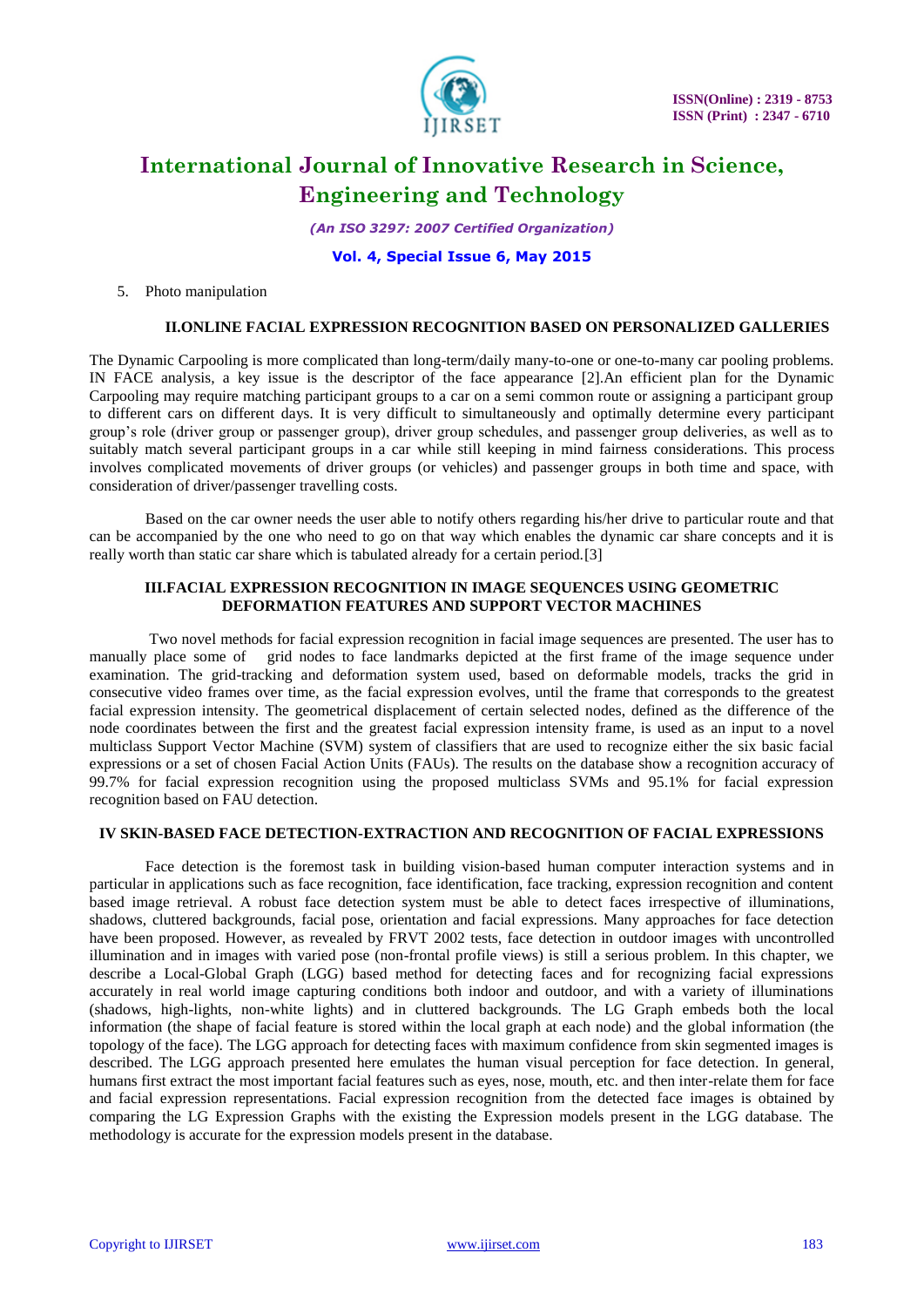

*(An ISO 3297: 2007 Certified Organization)*

### **Vol. 4, Special Issue 6, May 2015**

### **V.EXTRACTING AND ASSOCIATING META-FEATURES FOR UNDERSTANDING PEOPLE'S EMOTIONAL BEHAVIOUR: FACE AND SPEECH**

Emotion is a research area that has received much attention during the last 10 years, both in the context of speech synthesis, image understanding as well as in automatic speech recognition, interactive dialogues systems and wearable computing. There are promising studies on the emotional behaviour of people, mainly based on human observations. Only a few are based on automatic machine detection due to the lack of Information Technology and Engineering (ITE) techniques that can make available a deeper and large-scale noninvasive analysis and evaluation of people's emotional behaviour and provide tools and support for helping them to overcome social barriers. The present paper reports a study for extracting and associating emotional meta-features to support the development of emotionally rich man–machine interfaces (interactive dialogue systems and intelligent avatars).[6]

### **VI.A LOCAL-GLOBAL GRAPH APPROACH FOR FACIAL EXPRESSION ECOGNITION**

In this article, we present a local global graph (LGG) method for recognizing facial expressions from static images irrespective of different illumination conditions, shadows and cluttered backgrounds. First, a neural color constancy based skin detection procedure to detect skin in complex real world images is presented. Second, the LGG method for detecting faces and facial expressions with a maximum confidence from skin segmented images is presented. The LGG approach presented here emulates the human visual perception for face and expression detection. In general, humans first extract the most important facial features such as eyes, nose, mouth, etc. and then inter-relate them for face and facial expression representations.



Fig 1.1 – Face Expression concepts using LDN:

### **Face recognition**

The image dataset folder should be indexed by the user. After index is made, it shows the number of images in the folder which we indexed. Next the query image is selected by the user. The LH and MLH are used during the face recognition process. The objective is to compare the encoded feature vector from one person with all other candidate's feature vector with the Chi-Square dissimilarity measure. This measure between two feature vectors, F1and F2, of length N is measured. The corresponding face of the feature vector with the lowest measured value indicates the match found.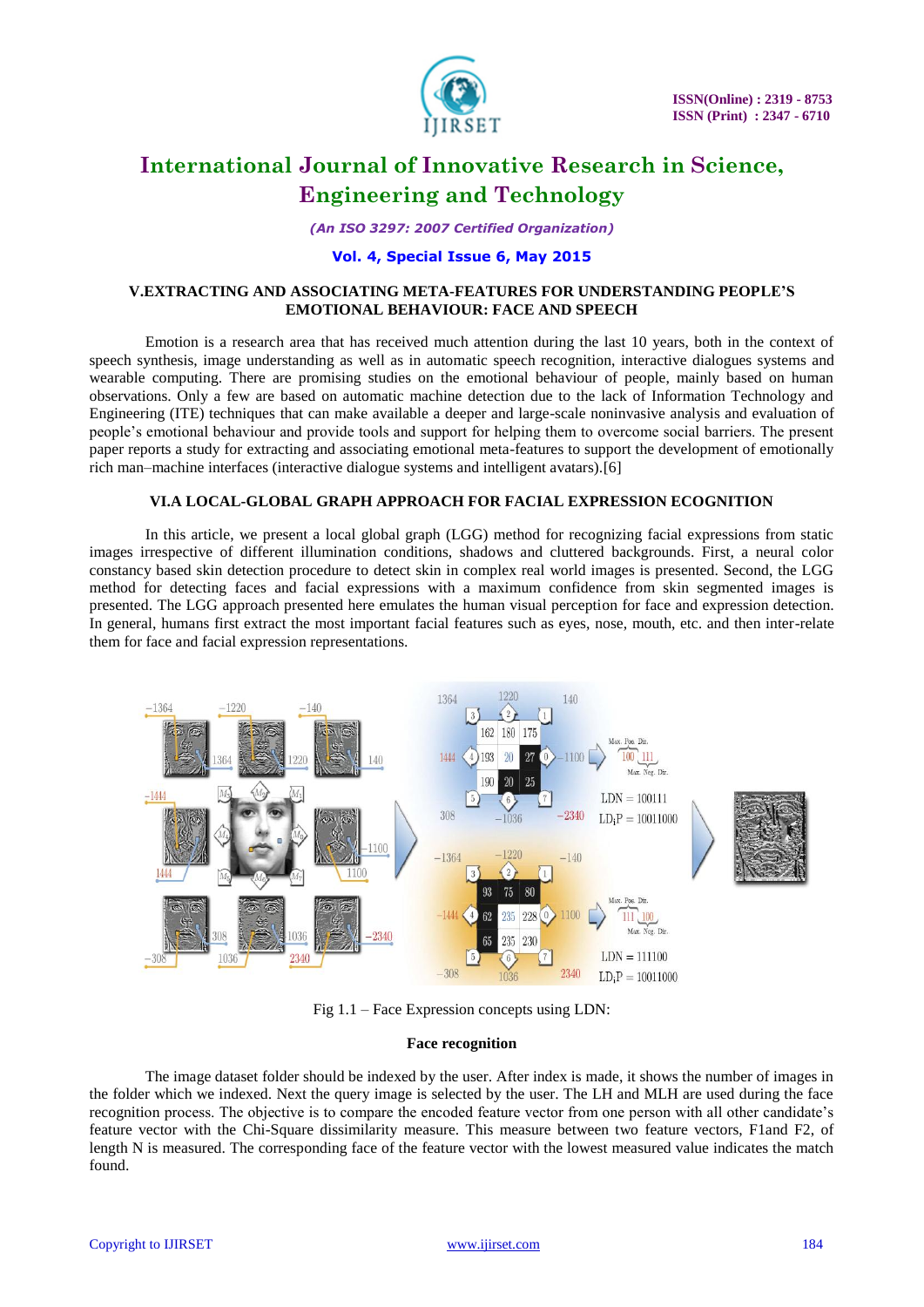

*(An ISO 3297: 2007 Certified Organization)*

### **Vol. 4, Special Issue 6, May 2015**

#### **Histogram generation**

The histogram is generated based on the query image selected from the image dataset. The horizontal axis of the graph represents the tonal variations, while the vertical axis represents the number of pixels in that particular tone. The left side of the horizontal axis represents the black and dark areas, the middle represents medium grey and the right hand side represents light and pure white areas. The vertical axis represents the size of the area that is captured in each one of these zones. Thus, the histogram for a very dark image will have the majority of its data points on the left side and center of the graph. Conversely, the histogram for a very bright image with few dark areas and/or shadows will have most of its data points on the right side and center of the graph.

### **Expression Recognition**

The facial expression recognition by using a Support Vector Machine (SVM) to evaluate the performance of the proposed method. SVM is a supervised machine learning technique that implicitly maps the data into a higher dimensional feature space. Consequently, it finds a linear hyperplane, with a maximal margin, to separate the data in different classes in this higher dimensional space. After the histogram identified in the previous module, we extract all the feature automatically and the features are stored separately. Based on the extracted features, the expression is recognized.

#### **Face Retrieval**

The similar images based on the expression recognized on the previous module. The efficiency of the descriptor depends on its representation and the ease of extracting it from the face. Ideally, a good descriptor should have a high variance among classes (between different persons or expressions), but little or no variation within classes (same person or expression in different conditions). These descriptors are used in several areas, such as, facial expression and face recognition.[5]

### **System Architecture**